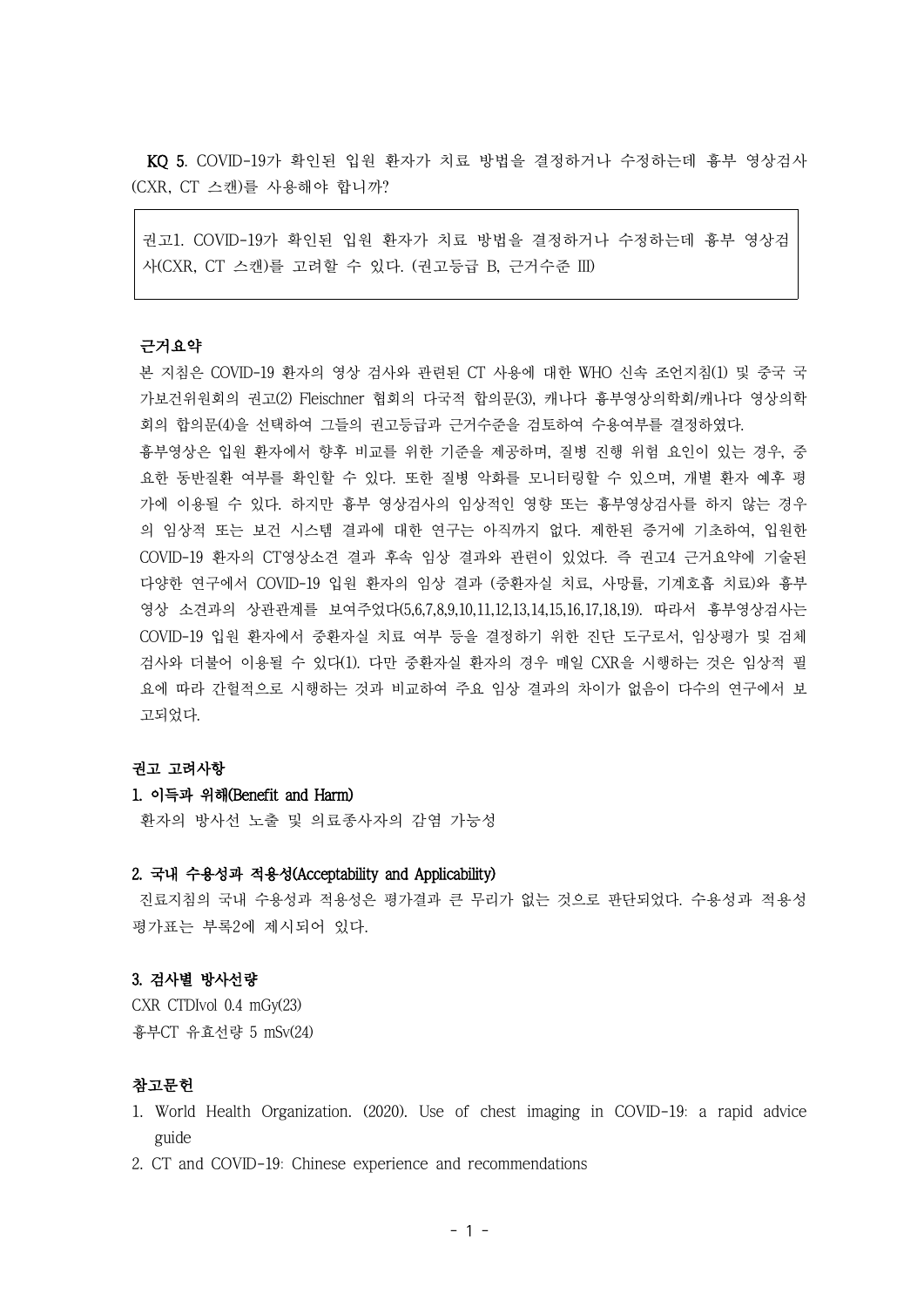- 3. The Role of Chest Imaging in Patient Management during the COVID-19 Pandemic: A Multinational Consensus Statement from the Fleischner Society
- 4. Canadian Society of Thoracic Radiology/Canadian Association of Radiologists Consensus Statement Regarding Chest Imaging in Suspected and Confirmed COVID-19
- 5. Bosso G, Allegorico E, Pagano A, et al. Lung ultrasound as diagnostic tool for SARSCoV-2 infection. Internal and emergency medicine. 2020 Oct 3:1-6. doi: 10.1007/s11739- 020-02512-y. PMID: 33011929.
- 6. Chon Y, Kim JY, Suh YJ, et al. Adverse Initial CT Findings Associated with Poor Prognosis of Coronavirus Disease. Journal of Korean medical science. 2020 Aug 31;35(34):e316. doi: 10.3346/jkms.2020.35.e316. PMID: 32864912.
- 7. Cocconcelli E, Biondini D, Giraudo C, et al. Clinical Features and Chest Imaging as Predictors of Intensity of Care in Patients with COVID-19. Journal of clinical medicine. 2020 Sep 16;9(9) doi: 10.3390/jcm9092990. PMID: 32947904.
- 8. Feng Z, Yu Q, Yao S, et al. Early prediction of disease progression in COVID-19 pneumonia patients with chest CT and clinical characteristics. Nature communications. 2020 Oct 2;11(1):4968. doi: 10.1038/s41467-020-18786-x. PMID: 33009413.
- 9. Leonardi A, Scipione R, Alfieri G, et al. Role of computed tomography in predicting critical disease in patients with covid-19 pneumonia: A retrospective study using a semiautomatic quantitative method. European journal of radiology. 2020 Jul 29;130:109202. doi: 10.1016/j.ejrad.2020.109202. PMID: 32745895.
- 10. Li K, Chen D, Chen S, et al. Predictors of fatality including radiographic findings in adults with COVID-19. Respiratory research. 2020 Jun 11;21(1):146. doi: 10.1186/s12931-020-01411-2. PMID: 32527255.
- 11. Li Y, Yang Z, Ai T, et al. Association of "initial CT" findings with mortality in older patients with coronavirus disease 2019 (COVID-19). European radiology. 2020 Jun 10 doi: 10.1007/s00330-020-06969-5. PMID: 32524220. 56. Lichter Y, Topilsky Y, Taieb P, et al. Lung ultrasound predicts clinical course and outcomes in COVID-19 patients. Intensive care medicine. 2020 Aug 28 doi: 10.1007/s00134-020-06212-1. PMID: 32860069.
- 12. Mahdjoub E, Mohammad W, Lefevre T, et al. Admission chest CT score predicts 5-day outcome in patients with COVID-19. Intensive care medicine. 2020 May 28 doi: 10.1007/s00134-020-06118-y. PMID: 32468085.
- 13. Ruch Y, Kaeuffer C, Ohana M, et al. CT lung lesions as predictors of early death or ICU admission in COVID-19 patients. Clinical microbiology and infection : the official publication of the European Society of Clinical Microbiology and Infectious Diseases. 2020 Jul 24 doi: 10.1016/j.cmi.2020.07.030. PMID: 32717417.
- 14. Sabri A, Davarpanah AH, Mahdavi A, et al. Novel coronavirus disease 2019: predicting prognosis with a computed tomography-based disease severity score and clinical laboratory data. Polish archives of internal medicine. 2020 Aug 27;130(7-8):629-34. doi: 10.20452/pamw.15422. PMID: 32500700